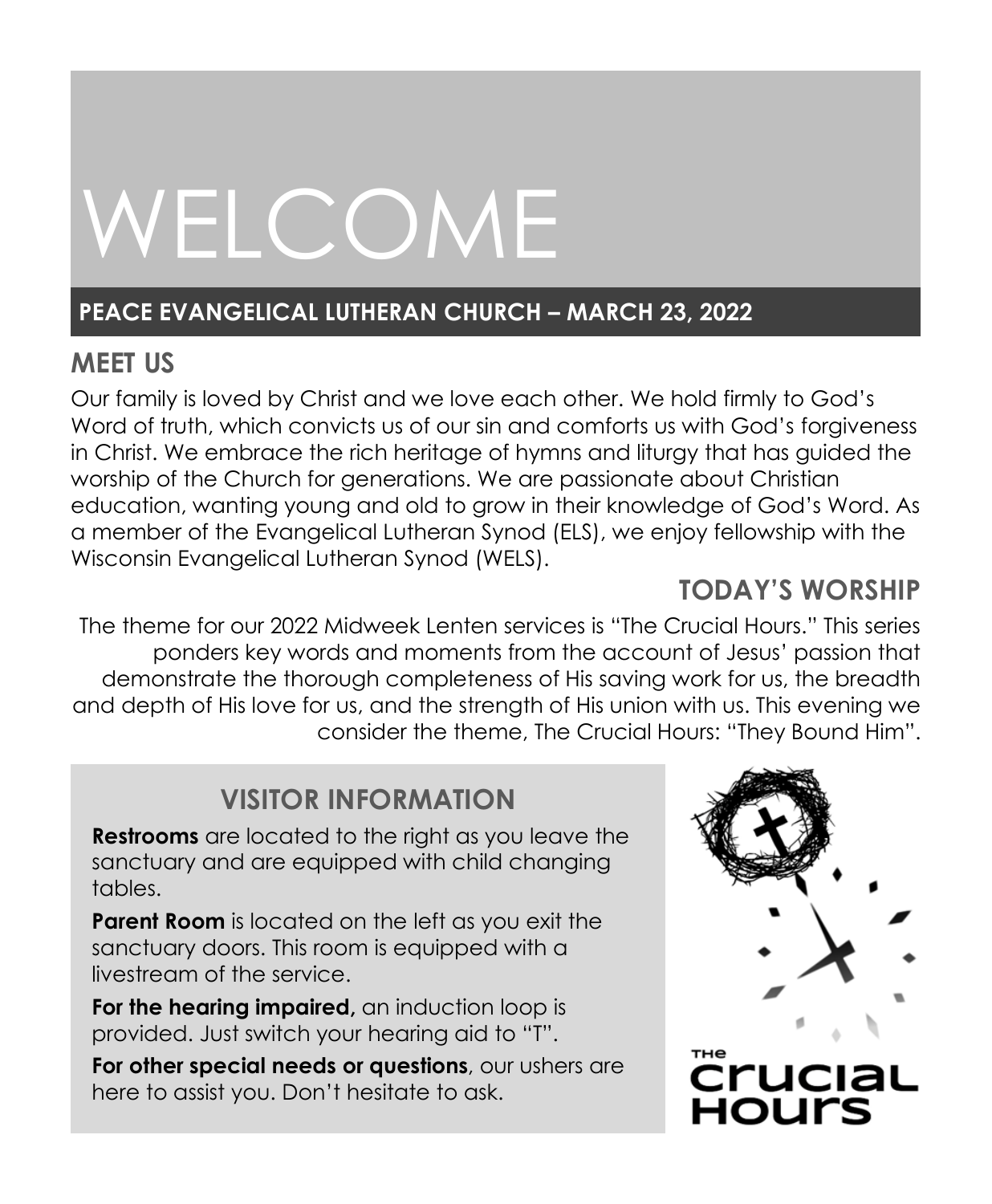# DIVINE SERVICE VESPERS PAGE 120

# **WE COME BEFORE THE LORD**

# **CONFESSION OF SIN**

Dearly beloved! We have come together in the presence of God our heavenly Father, to render thanks for the great benefits that we have received at His hand, to set forth His most worthy praise, to hear His holy Word, and to ask for ourselves and on behalf of others, those things that are necessary for our life and salvation. O come, let us worship Him! Let us kneel and bow down before Him. Let us confess our sins with penitent hearts, and obtain forgiveness by His infinite grace and mercy.

**Almighty and most merciful Father, we have strayed from Your ways like lost sheep. We have followed the devices and desires of our hearts. We have offended against Your holy law. We have done those things which we should not have done, and we have not done those things which we should have done. Have mercy on us, O Lord! Spare us and restore us, according to the promises You have declared to us in Jesus Christ, our Lord. For His sake grant that we may live a godly, righteous, and sober life, to the glory of Your holy name.**

The almighty and merciful Lord has granted us pardon and forgiveness of all our sins, grace for true repentance and amendment of life, and the comfort of the Holy Spirit. Amen.

**HYMN HYMN Desus, I Will Ponder Now │ ELH 287** 

# **VERSICLES**

O Lord, open my lips.

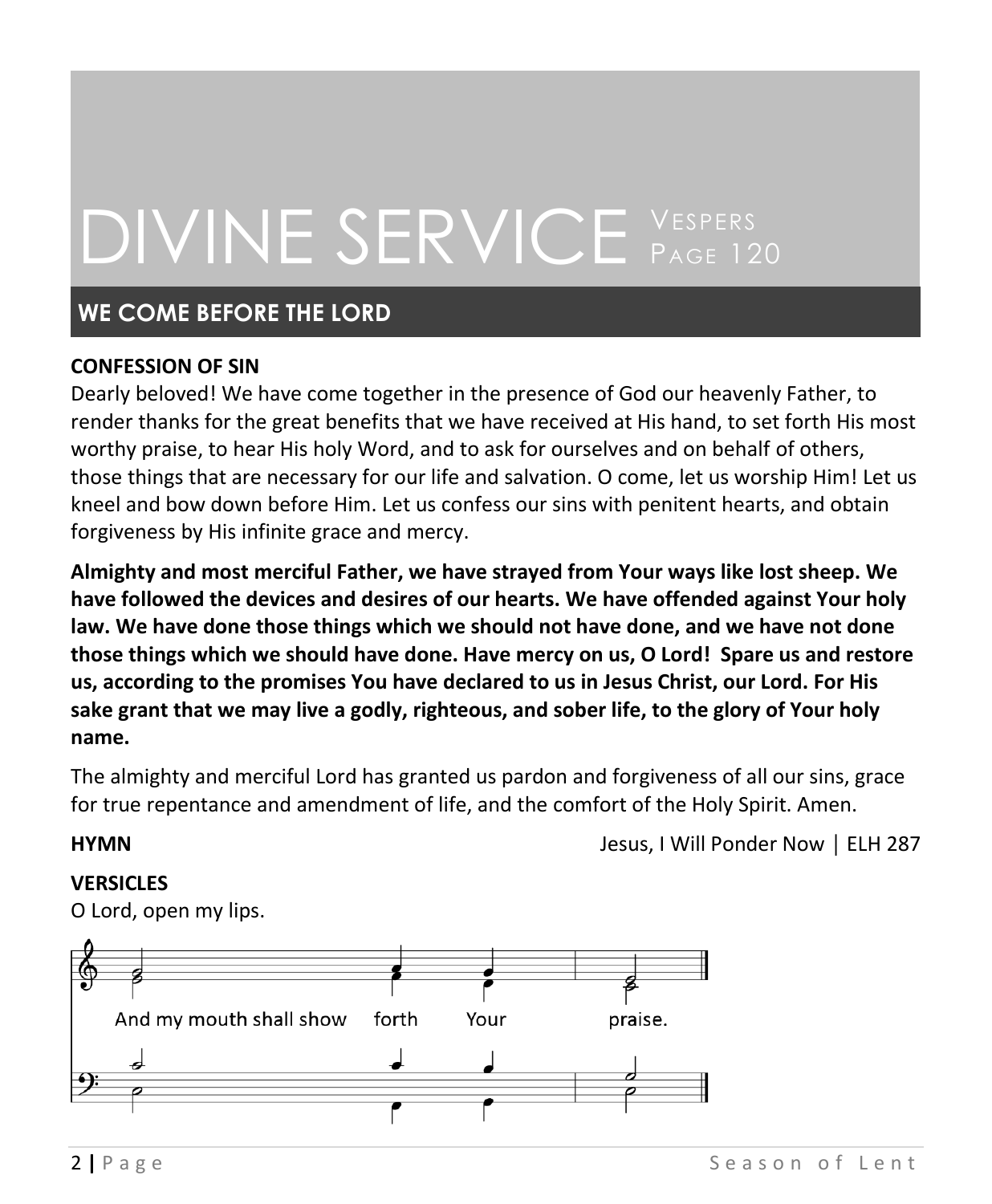Make haste, O God, to deliver me.

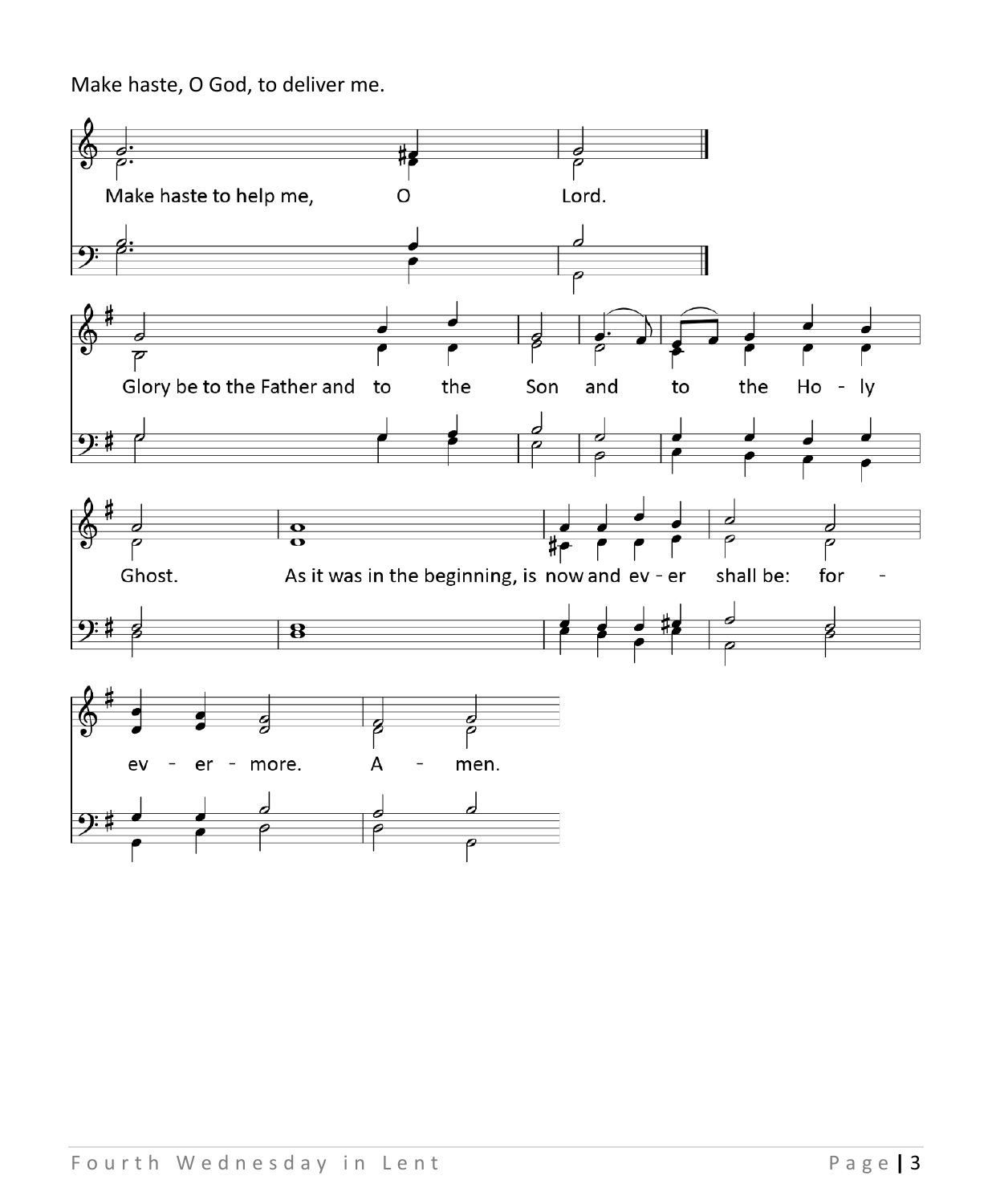# **WE HEAR GOD'S WORD Evangelical Heritage Version © 2019**

### **PSALMODY** PSALMODY





My God, my God, why have you forsaken me?\* Why are you so far from saving me?

I am a worm and not a man,\* scorned by men and despised by the people.

All who see me mock me:\* they hurl insults, shaking their heads:

"He trusts in the LORD; let the LORD rescue him.\* Let him deliver him, since he delights in him."

### Refrain

My strength is dried up, and my tongue sticks to the roof of my mouth;\* you lay me in the dust of death.

A band of evil men has encircled me,\* they have pierced my hands and my feet.

They divide my garments among them\* and cast lots for my clothing.

But you, O LORD, be not far off;\* O my Strength, come quickly to help me.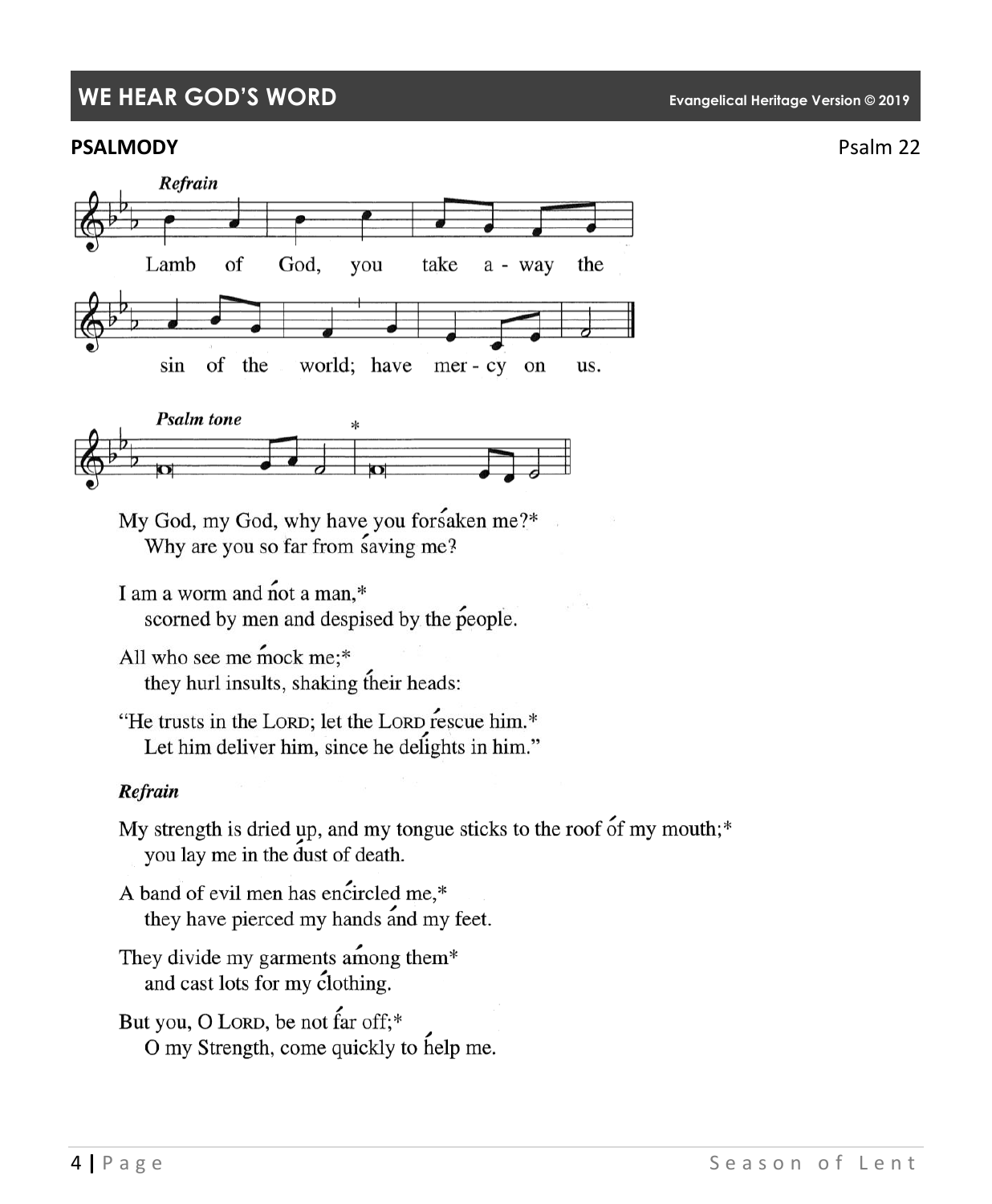

Glory be to the Father and to the Son\* and to the Holy Spirit, as it was in the beginning,\* is now, and will be forever. Amen.

Refrain

From Christian Worship: A Lutheran Hymnal, NPH © 1993. Reprinted under OneLicense.net A-721927.

# **THE PASSION HISTORY OFOUR LORD JESUS CHRIST**

**HYMN EXECUTE:** EXAMPLE **CHANN** Christ, the Life of All the Living │ ELH 333:1-3

**SERMON** The Crucial Hours: "They Bound Him" | John 18:12 NIV

 $12$ Then the detachment of soldiers with its commander and the Jewish officials arrested Jesus. They bound him.

# **WE GIVE THANKS**

### **VERSICLE**

Let my prayers rise before You as incense:



# **PRAYER OF THE CHURCH**

# **OFFERING AND FRIENDSHIP REGISTER**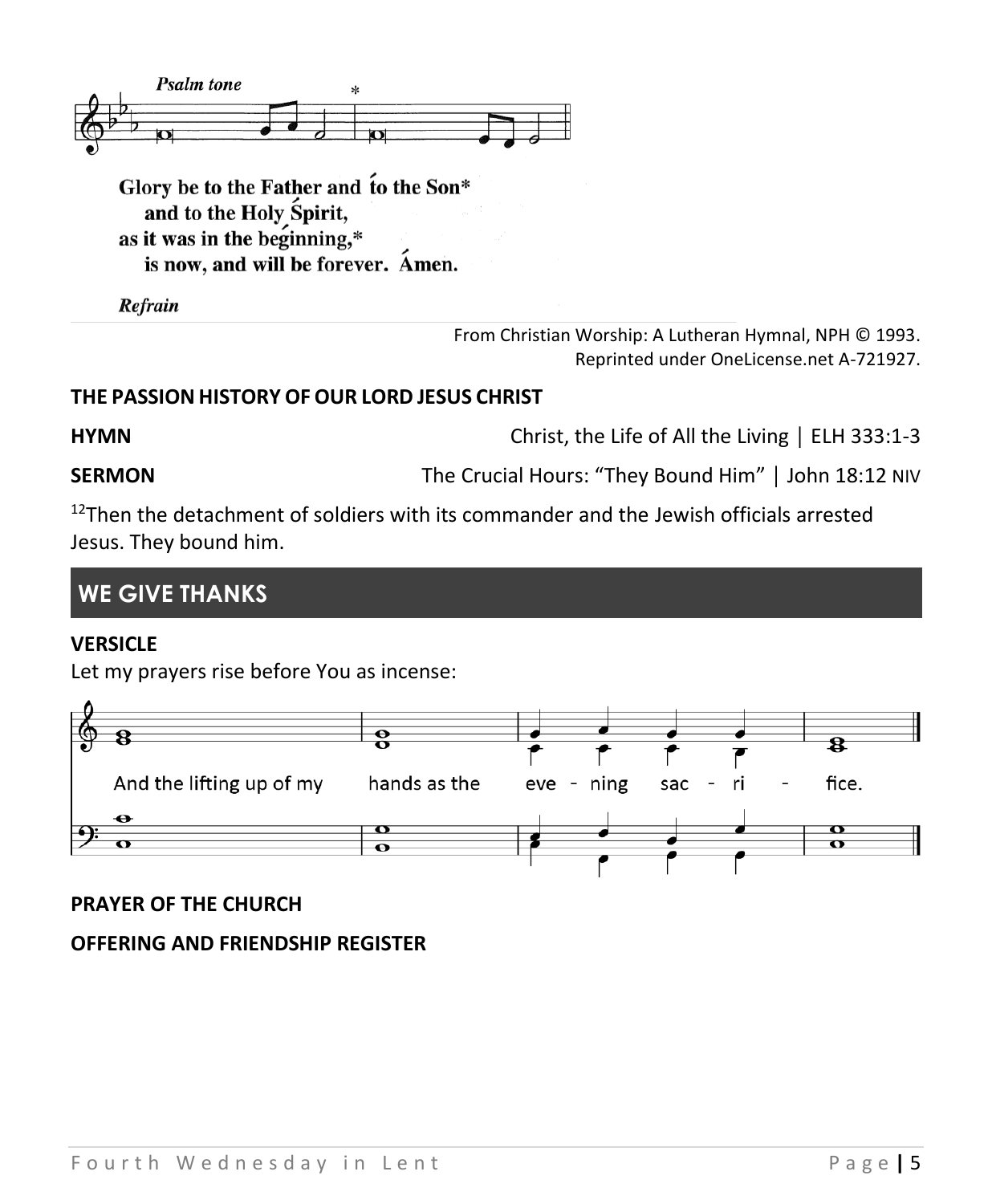What wondrous love is this, O my soul, O my soul! What wondrous love is this, O my soul! What wondrous love is this that caused the Lord of bliss To bear the dreadful curse for my soul, for my soul, To bear the dreadful curse for my soul?

To God and to the Lamb I will sing, I will sing; To God and to the Lamb I will sing; To God and to the Lamb, Who is the great I Am, While millions join the theme, I will sing, I will sing, While millions join the theme, I will sing.

From ELH #306, verses 1 & 3. From *A General Selection of Spiritual Songs,* 1811. Used by permission.

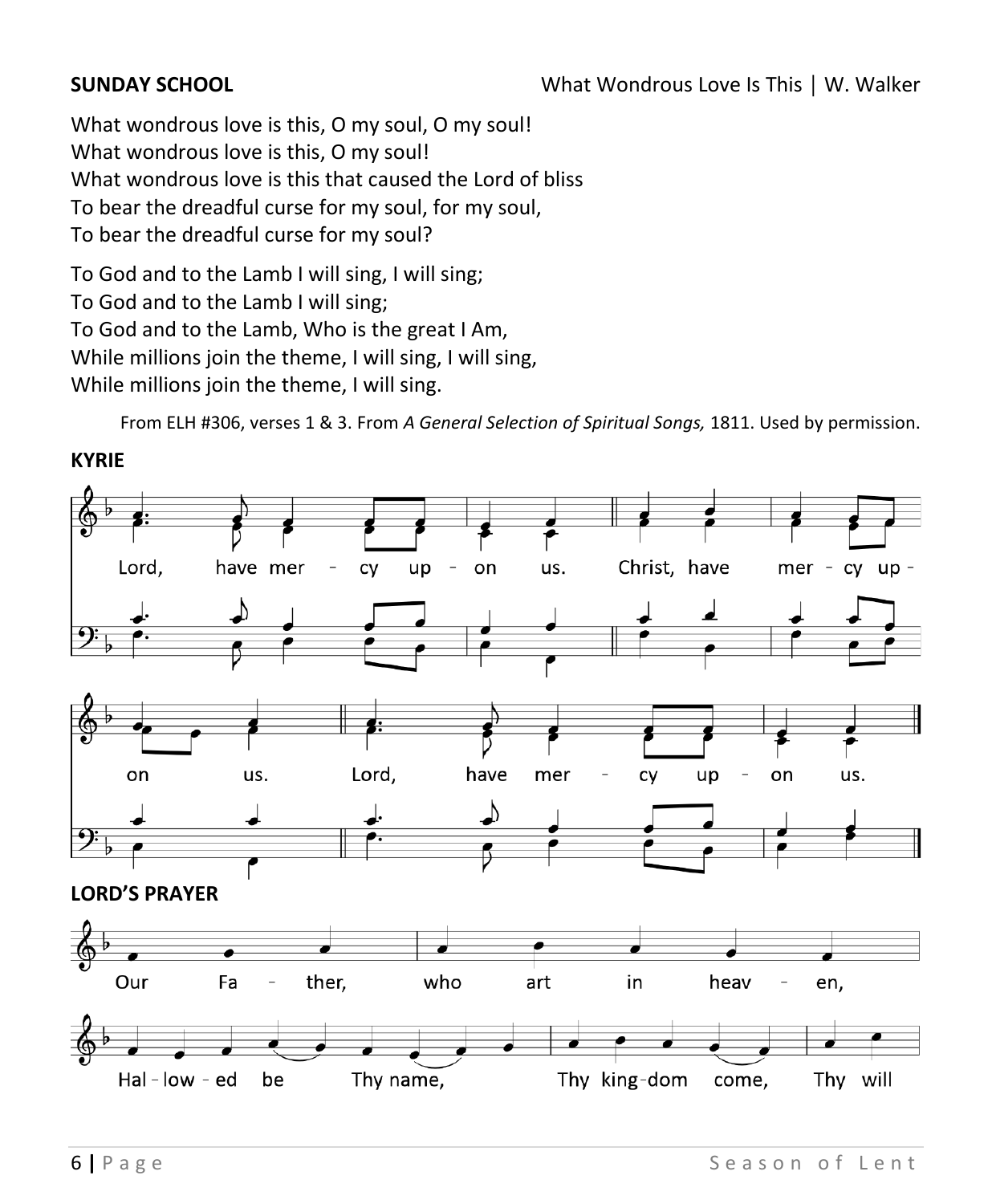

# **THE COLLECT**

Abide with us, Lord, for it is toward evening and the day is far spent. Abide with us and with Your whole Church. Abide with us in the end of the day, in the end of our life, and in the end of the world. Abide with us with Your grace and goodness, with Your holy Word and Sacrament, with Your strength and blessing. Abide with us when the night of affliction and temptation comes upon us, the night of fear and despair when death shall come. Abide with us and with all the faithful through time and eternity.